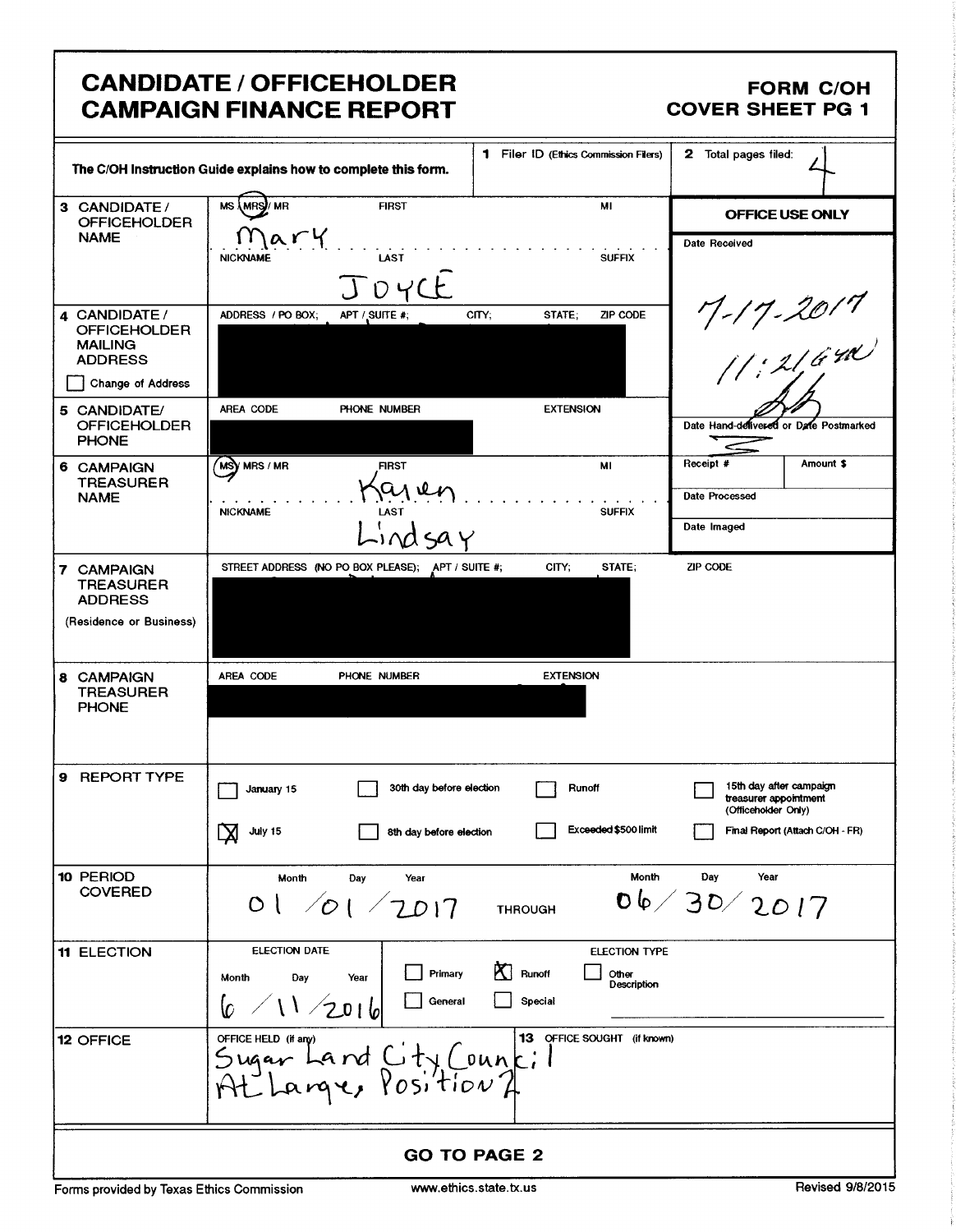## CANDIDATE / OFFICEHOLDER<br>CAMPAIGN FINANCE REPORT COVER SHEET PG 2 **CAMPAIGN FINANCE REPORT**

| 14 C/OH NAME                                                                                                          |                                                                                                                             | MARY JOYCE                                                                                                                                                                                                                                                                                                                                                              | <b>15 Filer ID (Fthics Commission Filers)</b> |  |
|-----------------------------------------------------------------------------------------------------------------------|-----------------------------------------------------------------------------------------------------------------------------|-------------------------------------------------------------------------------------------------------------------------------------------------------------------------------------------------------------------------------------------------------------------------------------------------------------------------------------------------------------------------|-----------------------------------------------|--|
| <b>16 NOTICE FROM</b><br><b>POLITICAL</b><br>COMMITTEE(S)                                                             | OF SUCH EXPENDITURES.                                                                                                       | THIS BOX IS FOR NOTICE OF POLITICAL CONTRIBUTIONS ACCEPTED OR POLITICAL EXPENDITURES MADE BY POLITICAL COMMITTEES TO<br>SUPPORT THE CANDIDATE / OFFICEHOLDER. THESE EXPENDITURES MAY HAVE BEEN MADE WITHOUT THE CANDIDATE'S OR OFFICEHOLDER'S<br>KNOWLEDGE OR CONSENT. CANDIDATES AND OFFICEHOLDERS ARE REQUIRED TO REPORT THIS INFORMATION ONLY IF THEY RECEIVE NOTICE |                                               |  |
|                                                                                                                       | <b>COMMITTEE TYPE</b><br>GENERAL<br><b>SPECIFIC</b>                                                                         | <b>COMMITTEE NAME</b><br><b>COMMITTEE ADDRESS</b>                                                                                                                                                                                                                                                                                                                       |                                               |  |
| <b>Additional Pages</b>                                                                                               |                                                                                                                             | COMMITTEE CAMPAIGN TREASURER NAME                                                                                                                                                                                                                                                                                                                                       |                                               |  |
|                                                                                                                       |                                                                                                                             | COMMITTEE CAMPAIGN TREASURER ADDRESS                                                                                                                                                                                                                                                                                                                                    |                                               |  |
| <b>17 CONTRIBUTION</b><br><b>TOTALS</b>                                                                               | TOTAL POLITICAL CONTRIBUTIONS OF \$50 OR LESS (OTHER THAN<br>1.<br>PLEDGES, LOANS, OR GUARANTEES OF LOANS), UNLESS ITEMIZED |                                                                                                                                                                                                                                                                                                                                                                         |                                               |  |
|                                                                                                                       | TOTAL POLITICAL CONTRIBUTIONS<br>2.<br>(OTHER THAN PLEDGES, LOANS, OR GUARANTEES OF LOANS)                                  | \$                                                                                                                                                                                                                                                                                                                                                                      |                                               |  |
| <b>EXPENDITURE</b><br>3.<br>TOTAL POLITICAL EXPENDITURES OF \$100 OR LESS,<br><b>TOTALS</b><br><b>UNLESS ITEMIZED</b> |                                                                                                                             |                                                                                                                                                                                                                                                                                                                                                                         | 175.89<br>\$                                  |  |
|                                                                                                                       | <b>TOTAL POLITICAL EXPENDITURES</b><br>4.                                                                                   |                                                                                                                                                                                                                                                                                                                                                                         |                                               |  |
| <b>CONTRIBUTION</b><br><b>BALANCE</b>                                                                                 | TOTAL POLITICAL CONTRIBUTIONS MAINTAINED AS OF THE LAST DAY<br>5.<br>OF REPORTING PERIOD                                    | 1,663.50<br>\$                                                                                                                                                                                                                                                                                                                                                          |                                               |  |
| OUTSTANDING<br><b>LOAN TOTALS</b>                                                                                     | 6.<br>TOTAL PRINCIPAL AMOUNT OF ALL OUTSTANDING LOANS AS OF THE<br>LAST DAY OF THE REPORTING PERIOD                         | \$3,500,00                                                                                                                                                                                                                                                                                                                                                              |                                               |  |
| 18 AFFIDAVIT W<br>$\mathfrak{o}^{\mathsf{v}}$                                                                         |                                                                                                                             | I swear, or affirm, under penalty of perjury, that the accompanying report is<br>true and correct and includes all information required to be reported by me<br>under Title 15, Election Code.<br>Signature of Candidate or                                                                                                                                             | <b>Qfficeholder</b>                           |  |
| AFFIX NOTARY STAMP / SEALABOVE<br>Sworn to and/subscribed before me, by the said//<br>day of                          |                                                                                                                             | certify which, withess my hand and seal of office.                                                                                                                                                                                                                                                                                                                      | this the                                      |  |
| Signature of officer administering oath                                                                               |                                                                                                                             | Printed name of officer administering oath                                                                                                                                                                                                                                                                                                                              | Title of officer administering oath           |  |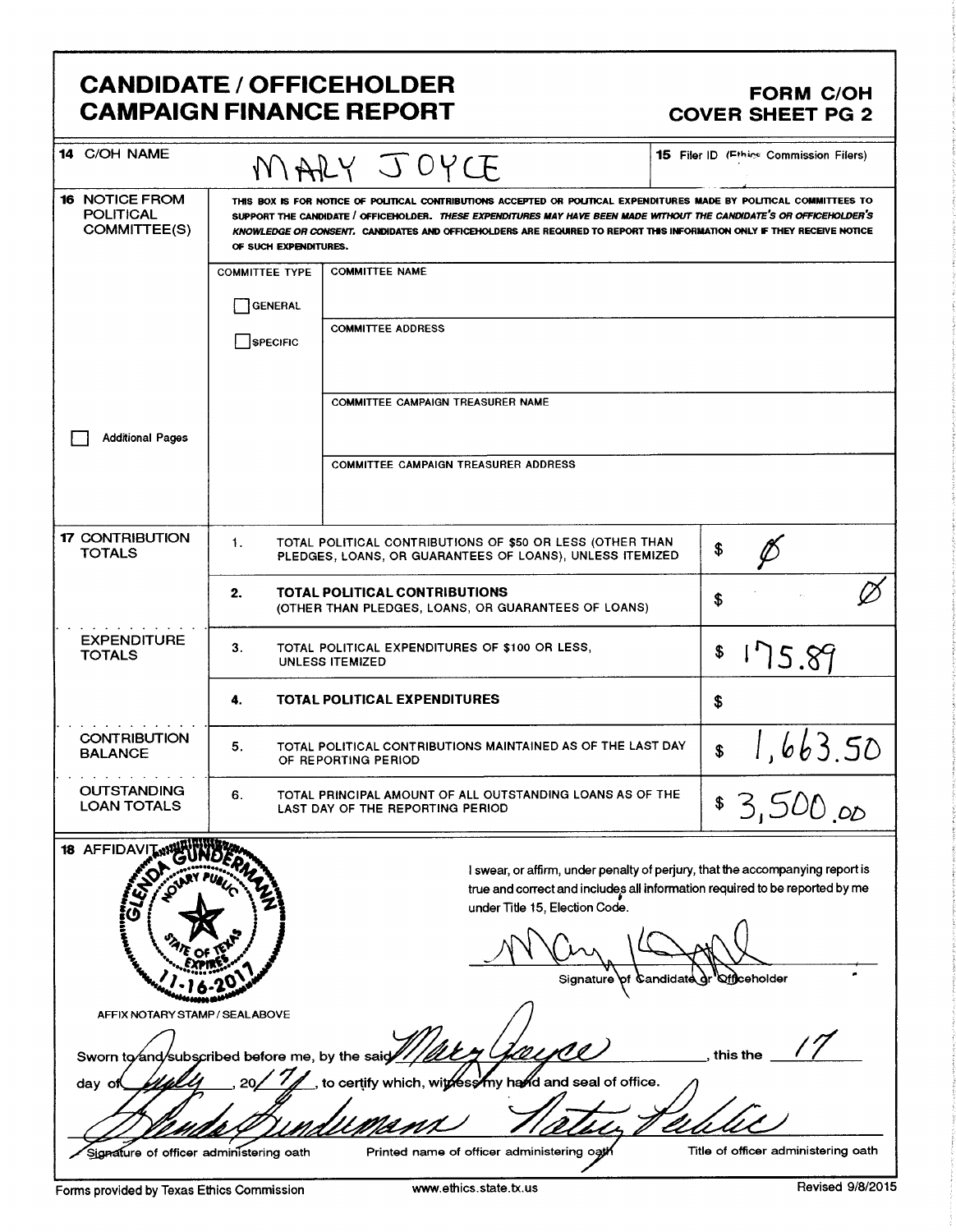## SUBTOTALS - C/OH FORM C/OH

# COVER SHEET PG 3

| 19 FILER NAME                 |                                                                                       | 20 Filer ID (Ethics Commission Filers) |                                  |
|-------------------------------|---------------------------------------------------------------------------------------|----------------------------------------|----------------------------------|
|                               | 21 SCHEDULE SUBTOTALS<br><b>NAME OF SCHEDULE</b>                                      |                                        | <b>SUBTOTAL</b><br><b>AMOUNT</b> |
| $\mathbf{1}$ .                | SCHEDULE A1: MONETARY POLITICAL CONTRIBUTIONS                                         |                                        | \$                               |
| 2.                            | SCHEDULE A2: NON-MONETARY (IN-KIND) POLITICAL CONTRIBUTIONS                           |                                        | \$                               |
| 3.                            | SCHEDULE B: PLEDGED CONTRIBUTIONS                                                     |                                        | \$                               |
| $\boxtimes$<br>4 <sup>1</sup> | <b>SCHEDULE E: LOANS</b>                                                              |                                        | \$<br>500.00                     |
| 5.                            | SCHEDULE F1: POLITICAL EXPENDITURES MADE FROM POLITICAL CONTRIBUTIONS                 |                                        | \$                               |
| 6.                            | SCHEDULE F2: UNPAID INCURRED OBLIGATIONS                                              |                                        | \$                               |
| 7.                            | SCHEDULE F3: PURCHASE OF INVESTMENTS MADE FROM POLITICAL CONTRIBUTIONS                |                                        | \$                               |
| 8.                            | SCHEDULE F4: EXPENDITURES MADE BY CREDIT CARD                                         |                                        | \$                               |
| 9.                            | SCHEDULE G: POLITICAL EXPENDITURES MADE FROM PERSONAL FUNDS                           | \$                                     |                                  |
| 10.                           | SCHEDULE H: PAYMENT MADE FROM POLITICAL CONTRIBUTIONS TO A BUSINESS OF C/OH           |                                        | \$                               |
| 11.                           | SCHEDULE I: NON-POLITICAL EXPENDITURES MADE FROM POLITICAL CONTRIBUTIONS              |                                        | \$                               |
| 12.                           | SCHEDULE K: INTEREST, CREDITS, GAINS, REFUNDS, AND CONTRIBUTIONS<br>RETURNED TO FILER |                                        | \$                               |
|                               |                                                                                       |                                        |                                  |